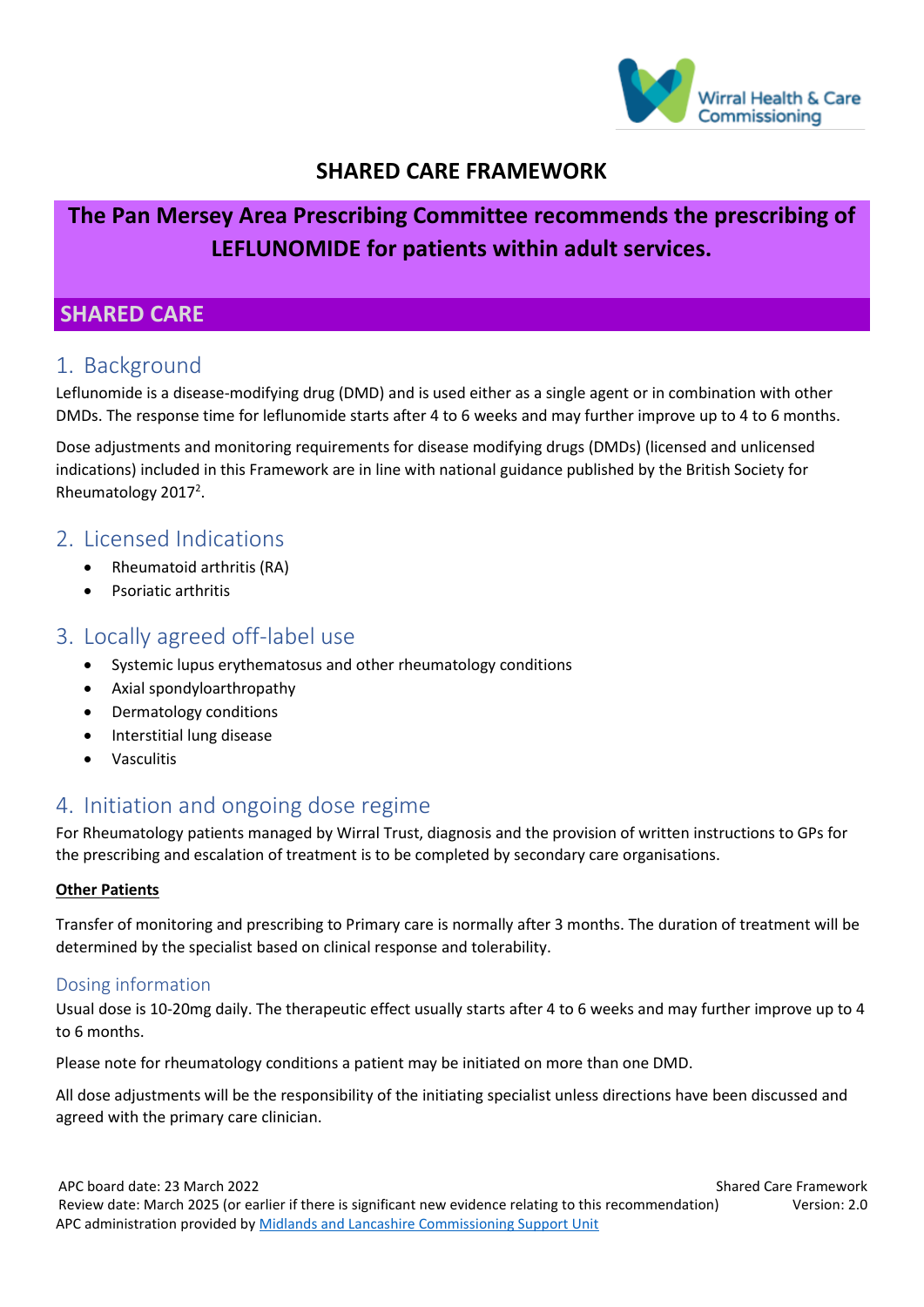Dose increases should be monitored by FBC creatinine/eGFR, ALT and/or AST and albumin every 2 weeks for 6 weeks after the dose increase, then revert back to previous schedule.

#### **Termination of treatment will be the responsibility of the specialist.**

# 5. Rheumatology patients managed by Wirral Trust - Baseline investigations to be undertaken by specialist, initial monitoring and dose titration to be undertaken by GP.

Other Patients - Baseline investigations, initial monitoring, and dose titration to be undertaken by specialist.

#### Baseline

- Height, weight, BP, FBC, creatinine/eGFR, ALT and/or AST and albumin.
- Vaccinations against pneumococcus and influenza are recommended.
- Shingles vaccine (Zostavax) is recommended as per the JCVI for eligible patients.
- Specialist to highlight in the first clinic letter notifying the GP of the decision to initiate DMDs that the GP will need to give the shingles vaccine if the patient is older than 69 years and for those <69 years but deemed clinically eligible for Zostavax by the Specialist Team. The pneumococcal vaccine should also be administered, if not already given. The GP should also be advised to add the patient to the influenza vaccine list.
- DMDs should be started 2-4 weeks AFTER administration of the shingles vaccine (Zostavax) as stated in the Green Book, therefore the Specialist Team should arrange this with the GP, in a timely manner so as not to delay commencement of DMDs.
- Patients should be assessed for comorbidities that may influence DMD choice, including evaluation of respiratory disease and screening for occult viral infection.
- Treatment should not be started for 4 weeks after live vaccines (eg oral typhoid, MMR, BCG, yellow fever)

#### Initiation

- FBC, creatinine/eGFR, ALT and /or AST and albumin every 2 weeks until on stable dose for 6 weeks;
- Once on stable dose, monthly FBC, creatinine/eGFR, ALT and /or AST and albumin for 3 months.
- BP and weight at each monitoring visit.

#### Monitoring **Figure 1.1 The Monitoring Figure 1.1 The Executive Line Control** FBC, creatinine/eGFR, ALT and/or AST and albumin CRP and ESR (rheumatology patients only) After the initial monitoring period (see section 5), every 12 weeks, or more frequently in patients at higher risk of toxicity as advised by the specialist team. NB: Some of the initial monitoring (likely to be 1-2 months of monthly monitoring) may take place in primary care. The exact frequency of the monitoring to be communicated by the specialist in all cases. When leflunomide is prescribed **with methotrexate**, monthly monitoring is recommended for the first 12 months.

## 6. Ongoing monitoring requirements to be undertaken by primary care

#### 7. Pharmaceutical aspects

#### Route of administration Oral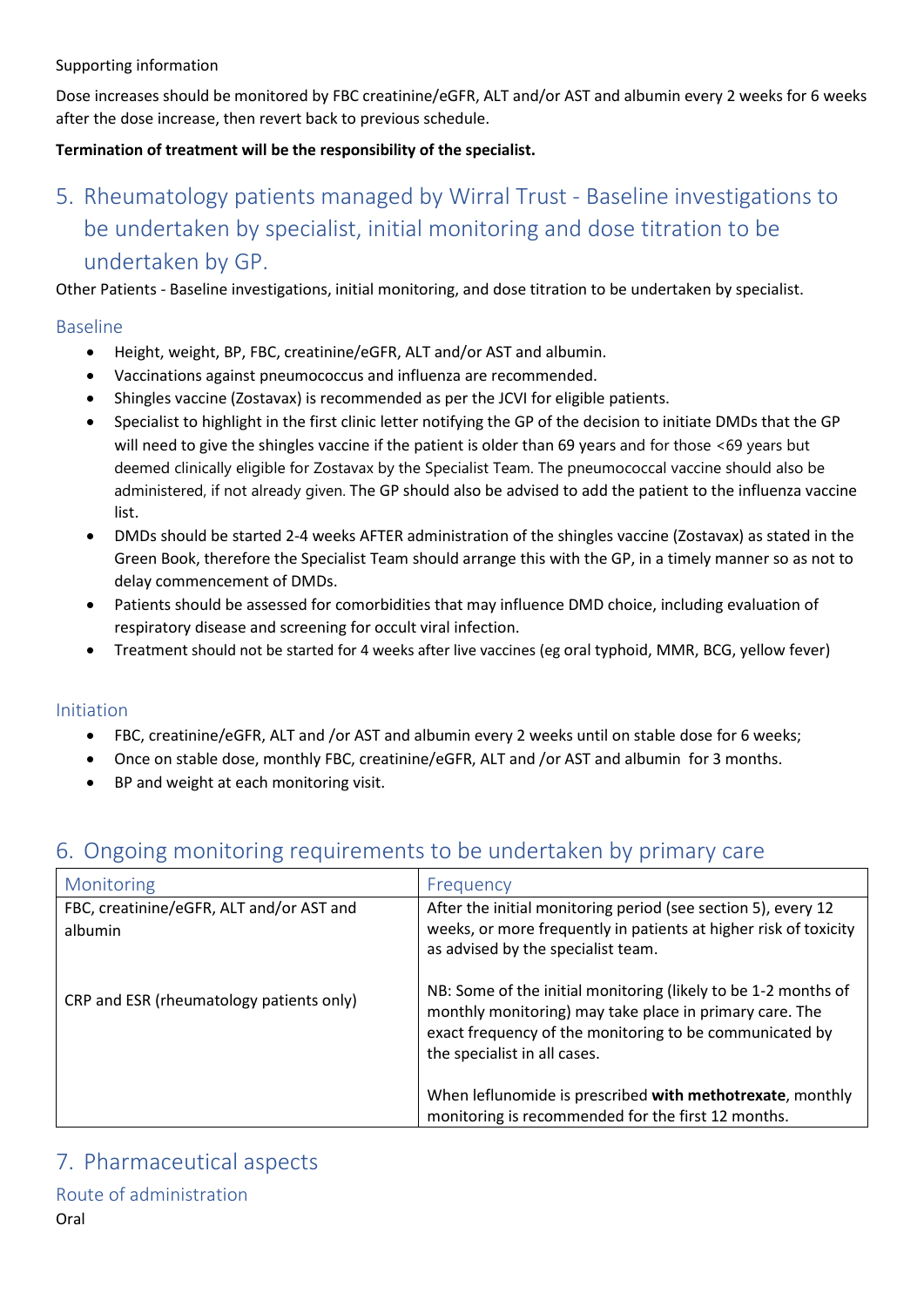Formulation Leflunomide 10mg, 15mg, 20mg

#### Administration details

Tablets should be swallowed whole with sufficient liquid.

#### Other important information

The absorption of leflunomide is not affected by food.

## 8. Contraindications

Please note this does not replace the Summary of Product Characteristics [\(SPC\)](https://www.medicines.org.uk/emc/search?q=leflunomide) and should be read in conjunction with it.

- Serious infections
- Patients with severe immunodeficiency states, e.g. AIDS,
- Impaired liver function due to any cause
- Severe unexplained hypoproteinaemia
- Renal impairment (chronic kidney disease (CKD) 4 and 5)
- Impairment of bone marrow function as indicated by anaemia and cytopenia due to causes other than RA and psoriatic arthritis
- Pregnancy and breastfeeding
- Hypersensitivity

## 9. Significant drug interactions

For a comprehensive list consult the BNF or Summary of Product Characteristics [\(SPC\)](http://www.medicines.org.uk/emc/).

Seek advice from the initiating Specialist if there are any concerns about interactions.

# 10.Adverse effects and management

| Adverse effect                                                                                  | Management                                                                                     |
|-------------------------------------------------------------------------------------------------|------------------------------------------------------------------------------------------------|
| Abnormal bruising or severe sore throat                                                         | Stop drug until FBC results available, contact Specialist<br>Practitioner (SP)                 |
| Fall in WCC < 3.5 x $10^9$ /l                                                                   | Stop drug. Contact SP                                                                          |
| Fall in neutrophils < $1.6 \times 10^9$ /l                                                      |                                                                                                |
| Fall in platelets <140 x $10^9$ /l                                                              |                                                                                                |
| Increased MCV >105fl                                                                            | Check folate, B12 & TSH. Treat if abnormal, contact SP for<br>advice and management if normal. |
| Unexplained reduction in albumin <30g/L                                                         | Stop drug. Contact SP                                                                          |
| Abnormal LFTs - AST or ALT > 100 U/L                                                            |                                                                                                |
| Rash/itch                                                                                       |                                                                                                |
| Nausea, vomiting, diarrhoea                                                                     |                                                                                                |
| Neuropathy symptoms                                                                             |                                                                                                |
| Increase in serum creatinine > 30% over period of 12<br>months or less OR decline in eGFR > 25% | Contact SP if there is new or unexplained renal impairment                                     |
| Hair loss, headache, GI upset, unexplained weight<br>loss > 10%                                 | <b>Contact SP</b>                                                                              |
| Hypertension                                                                                    | Consider anti-hypertensive agent. If hypertension persists,                                    |
|                                                                                                 | stop drug and contact SP                                                                       |
| Ulcerative stomatitis                                                                           | Stop drug. Contact SP                                                                          |
| Localised or systemic infection                                                                 | Discuss with SP                                                                                |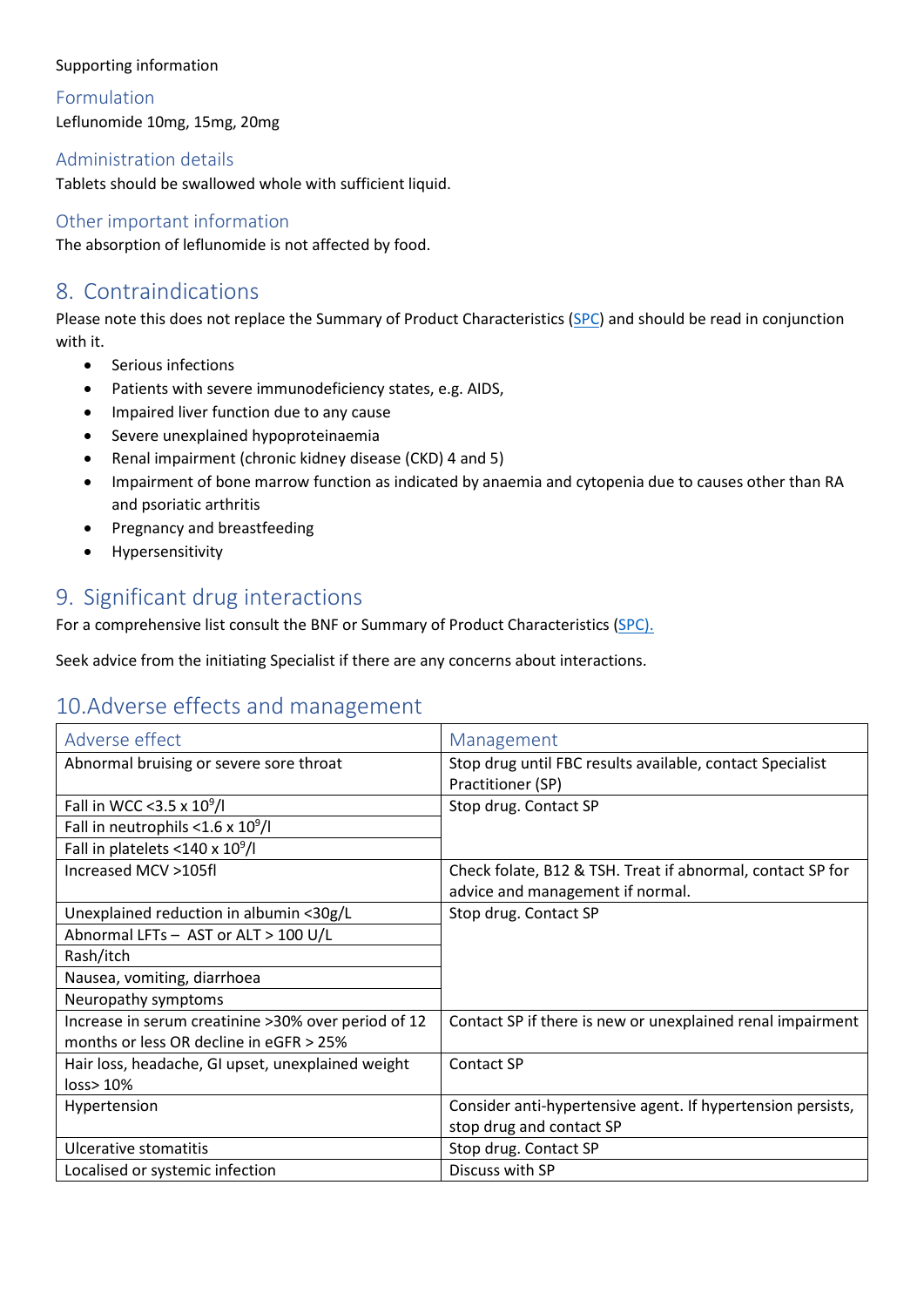#### N.B. Leflunomide has a long half-life. Therefore, a washout procedure may be indicated, and the SP must be contacted if the drug is stopped.

## 11. Advice to patients and carers

The specialist will counsel the patient with regard to the benefits and risks of treatment and will provide the patient with any relevant information and advice, including patient information leaflets on individual drugs and pregnancy prevention and planning information.

# 12. Pregnancy and breast feeding

Leflunomide is suspected to be teratogenic and must not be given to pregnant women or women of childbearing potential unless effective contraception is used during treatment and up to 2 years after treatment.

Women planning to have children should either discontinue the drug 2 years prior to conception or have a rapid removal of its active metabolite by following the colestyramine washout procedure before switching to an alternative medication compatible with pregnancy.

If a woman becomes pregnant while taking leflunomide she should be referred immediately to the specialist.

Breastfeeding is contraindicated.

Based on very limited evidence, leflunomide may be compatible with paternal exposure but male patients should be made aware of the possible male-mediated foetal toxicity. Men should use effective contraception during treatment and for at least 3 months after stopping leflunomide.

[BSR&BHPR guideline on prescribing in pregnancy and breastfeeding](https://academic.oup.com/rheumatology/article/55/9/1693/1744535)

## 13. Specialist contact information

See appendix 2

## 14. Additional information

Where patient care is transferred from one specialist service or GP practice to another, a new shared care agreement must be completed.

#### 15. References

- 1. [Summary of Product Characteristics](https://www.medicines.org.uk/emc/search?q=leflunomide)
- 2. [BSR monitoring guidelines](https://www.rheumatology.org.uk/practice-quality/guidelines)
- 3. [The Green Book Immunisation against infectious diseases](https://www.gov.uk/government/collections/immunisation-against-infectious-disease-the-green-book#the-green-book)

## To be read in conjunction with the following documents.

- 1. Policy for Shared Care (see appendix 1).
- 2. Shared care agreement (see appendix 2).

When two or more DMDs are initiated, one shared care agreement form should be completed that includes all relevant drugs.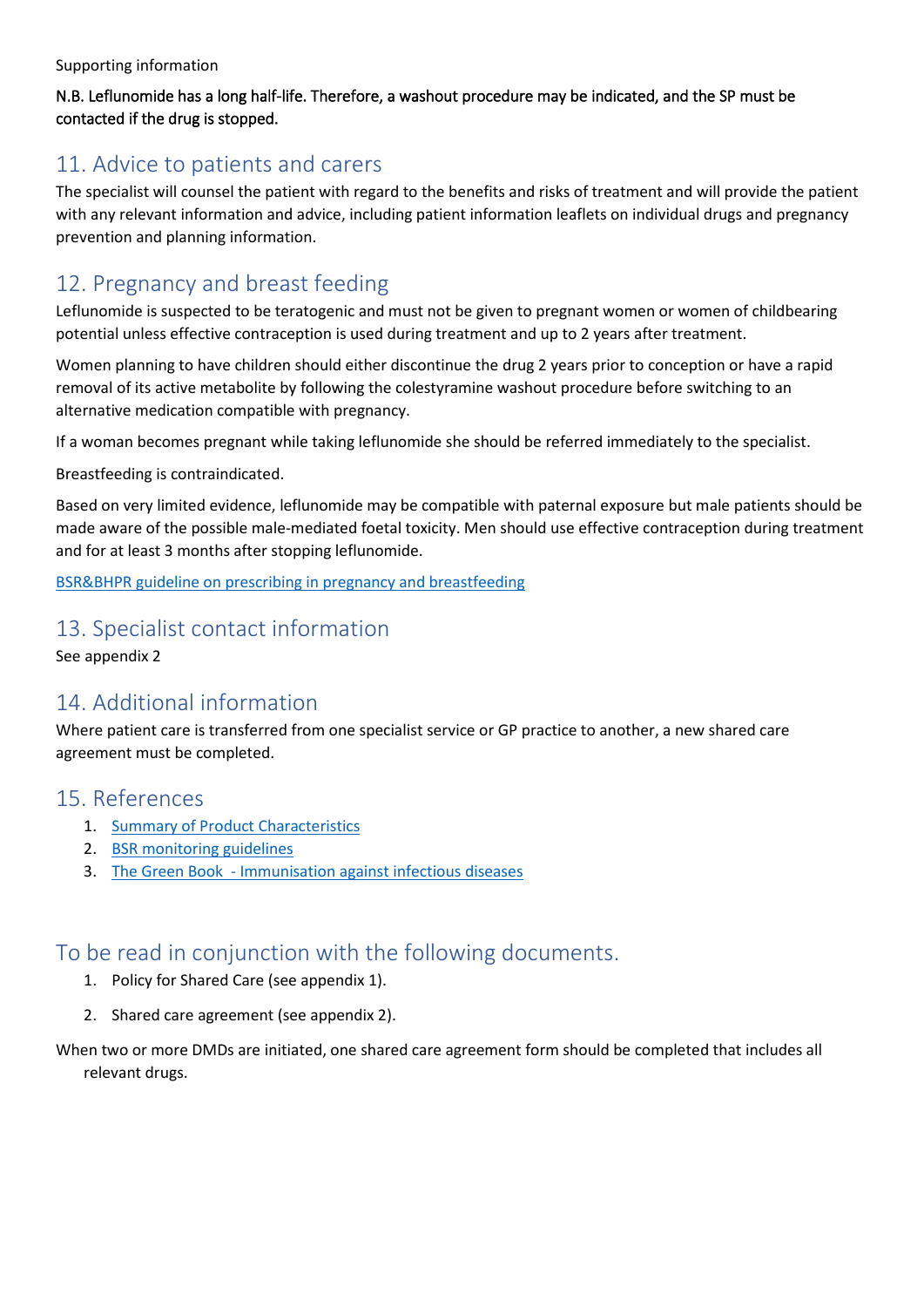## Appendix 1

# Policy for Shared Care

Shared care is only appropriate if it provides an optimum solution for the patient, and it meets the criteria outlined in the Shared Care section of the Pan Mersey Definitions and Criteria for Categorisation of Medicines in the Pan Mersey Formulary [document.](https://www.panmerseyapc.nhs.uk/media/1393/rag_criteria.pdf)

Before prescribing responsibilities are transferred to primary care:

- > Prescribing responsibility will only be transferred when the consultant and the patient's GP agree that the patient's condition is stable.
- > All information required by the shared care framework for the individual medicine has been provided to the patient's GP.
- > Patients will only be referred to the GP once the GP has agreed to the Shared Care Agreement and returned signed copies.

Inherent in any shared care agreement is the understanding that participation is at the discretion of the GP, subject to the availability of sufficient information to support clinical confidence.

## Specialist Responsibilities in Shared Care

- > For Rheumatology patients under Wirral Trust, Specialist to ensure baseline monitoring of full blood count and biochemical profile as described by the shared care framework.
- > For all other patients, Specialists to initiate the medicine, prescribe, monitor for toxicity and efficacy as described by the shared care framework until the patient is stabilised.
- > To ensure the patient or their carer:
	- > Is counselled with regard to the risks and benefits of the medicine.
	- > Is provided with any necessary written information to the patient with regard to the individual medicine including patient information leaflets on individual drugs.
- > Obtain and document informed consent from the patient when any medicines are prescribed for an off-label indication for any condition
- $>$  To be familiar with the shared care framework.
- > To provide all information to the patient's GP as required by the shared care framework when prescribing responsibility is initially transferred and at any subsequent times as necessary for safe and effective treatment of the patient.
- $>$  To assess the patient regularly as necessary for the duration of therapy.
- $>$  To review the patient promptly if required by the GP.
- > To meet any additional requirements as required by the individual medicine shared care framework.
- > To communicate failure of a patient to attend a routine hospital review and advise the GP of appropriate action to be taken.
- > Addition of a second DMD: Following the addition of a new drug to an existing regime covered by a Shared Care Agreement, the Specialist must initiate, prescribe and monitor the new drug in accordance with the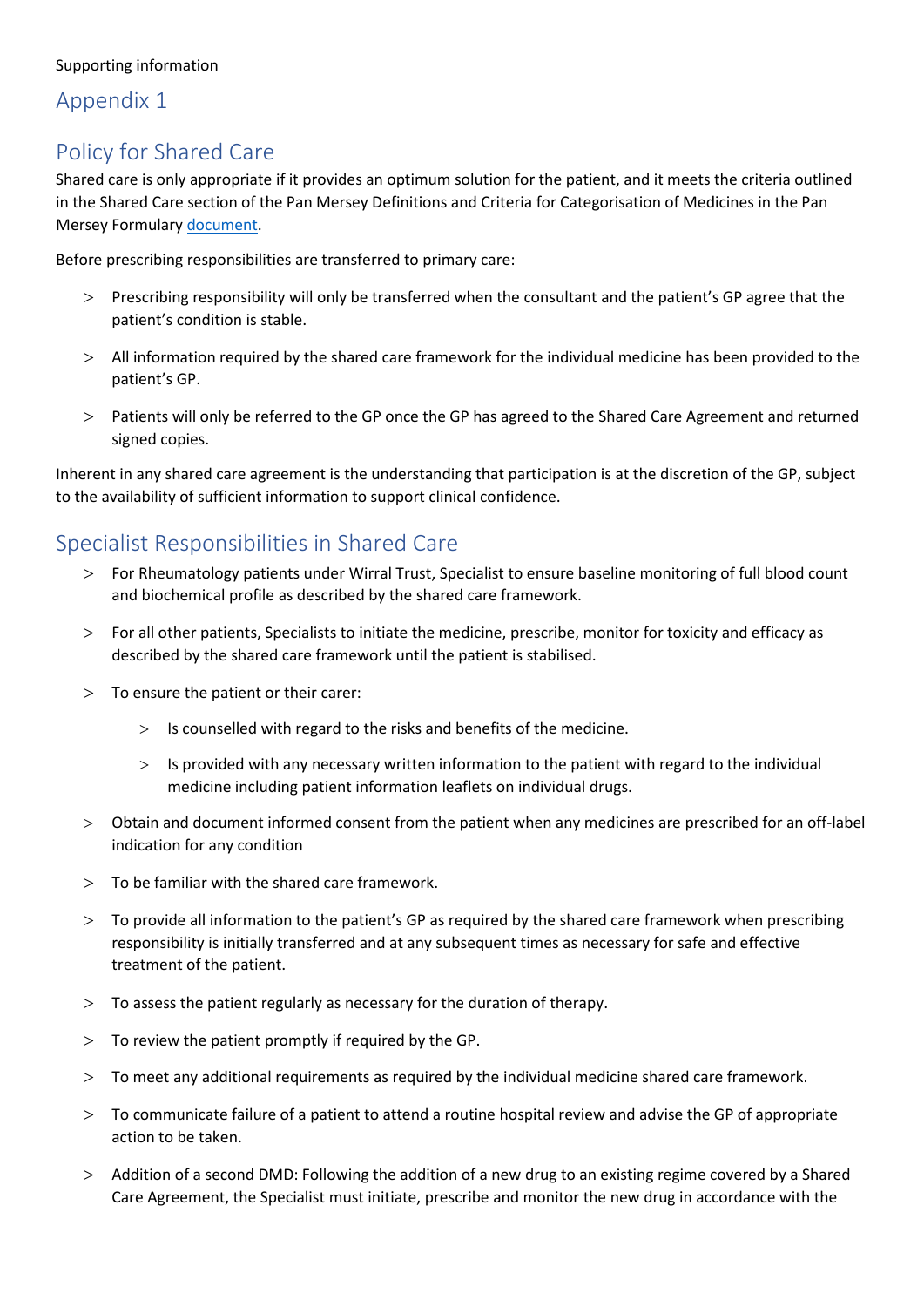relevant shared care agreement including subsequent review and inform the GP of this. A new Shared Care Agreement must then be initiated for the new drug.

### Primary Care Responsibilities in Shared Care

> To reply to a written request for Shared Care within 21 days ensuring both copies of the Shared Care Agreement are signed if appropriate.

If agreeing to shared care, the GP is asked:

- > To provide prescribe or manage and monitor the medicine as advised by the Specialist and in line with the individual Shared Care Framework.
- > To review the patient as required by the Shared Care Framework
	- To make appropriate and contemporaneous records of prescribing and/or monitoring and to note the existence of the Shared Care Agreement on the patient`s clinical record. A Snomed code of "268529002 Shared Care- Specialist/GP" can be used.
- > To be familiar with the individual Shared Care Framework.
- > To report any adverse effects of treatment to the specialist team.
- > To inform the Specialist of any relevant change in the patient's circumstances.
- > To seek Specialist advice as appropriate.
- > To meet any additional requirements as required by the individual Shared Care Framework.
- > To respond to Specialist communication relating to any change or addition to the patient's treatment covered by the Shared Care Agreement.

Where the GP wishes to withdraw prescribing, for example when the patient fails to attend for monitoring, they need to give the specialist team a minimum of 14 days' notice of their need to resume responsibility for prescribing. The specialist is required to acknowledge this request within the 14-day time period.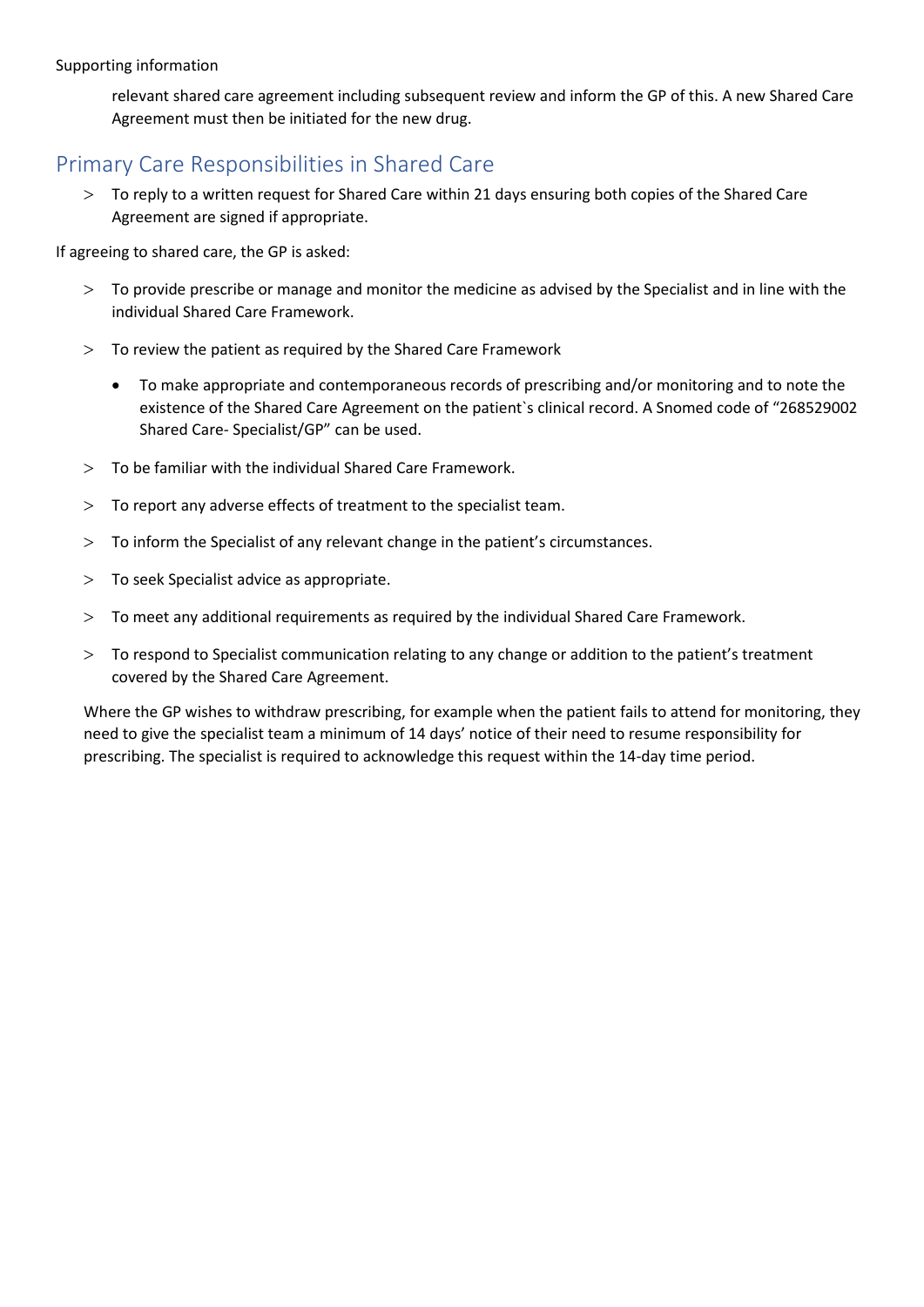# Appendix 2

# Shared Care Agreement

#### **Disease modifying drugs (DMDs)**

Request by Specialist Clinician for the patient's GP to enter into a shared care agreement

Part 1

To be signed by Consultant / Prescribing member of Specialist Team (circle or underline as appropriate)

|                                                                                                                                                                                                                                                                                                                                                              |                         | Please add patient addressograph<br>here |
|--------------------------------------------------------------------------------------------------------------------------------------------------------------------------------------------------------------------------------------------------------------------------------------------------------------------------------------------------------------|-------------------------|------------------------------------------|
|                                                                                                                                                                                                                                                                                                                                                              |                         |                                          |
|                                                                                                                                                                                                                                                                                                                                                              |                         |                                          |
| Diagnosed condition<br>Lines and the condition                                                                                                                                                                                                                                                                                                               |                         |                                          |
|                                                                                                                                                                                                                                                                                                                                                              |                         |                                          |
| I request that you prescribe (Include doses)                                                                                                                                                                                                                                                                                                                 |                         |                                          |
|                                                                                                                                                                                                                                                                                                                                                              |                         |                                          |
|                                                                                                                                                                                                                                                                                                                                                              |                         |                                          |
|                                                                                                                                                                                                                                                                                                                                                              |                         |                                          |
| $(4) \begin{tabular}{l} \hline \rule{0.2cm}{0.4cm} \rule{0.2cm}{0.4cm} \rule{0.2cm}{0.4cm} \rule{0.2cm}{0.4cm} \rule{0.2cm}{0.4cm} \rule{0.2cm}{0.4cm} \rule{0.2cm}{0.4cm} \rule{0.2cm}{0.4cm} \rule{0.2cm}{0.4cm} \rule{0.2cm}{0.4cm} \rule{0.2cm}{0.4cm} \rule{0.2cm}{0.4cm} \rule{0.2cm}{0.4cm} \rule{0.2cm}{0.4cm} \rule{0.2cm}{0.4cm} \rule{0.2cm}{0.4$ |                         |                                          |
| for the above patient in accordance with the enclosed shared care framework(s).                                                                                                                                                                                                                                                                              |                         |                                          |
| Last Prescription Issued:  /  /  Next Supply Due:  /  /                                                                                                                                                                                                                                                                                                      |                         |                                          |
| Date of last blood test:  /  /  Date of next blood test:  /  /                                                                                                                                                                                                                                                                                               |                         |                                          |
| Frequency of blood test:                                                                                                                                                                                                                                                                                                                                     |                         |                                          |
| I confirm that the patient has been stabilised and reviewed on the above regime in accordance with the Shared Care<br>Framework and Policy.                                                                                                                                                                                                                  |                         |                                          |
| I confirm that if this is a Shared Care Agreement for a drug indication which is unlicensed or off label, informed<br>consent has been received.                                                                                                                                                                                                             |                         |                                          |
| <b>Details of Specialist Clinicians</b>                                                                                                                                                                                                                                                                                                                      |                         |                                          |
|                                                                                                                                                                                                                                                                                                                                                              | _Date__________________ |                                          |
|                                                                                                                                                                                                                                                                                                                                                              |                         |                                          |
| Consultant / Prescribing member of Specialist Team (circle or underline as appropriate)                                                                                                                                                                                                                                                                      |                         |                                          |

Signature \_\_\_\_\_\_\_\_\_\_\_\_\_\_\_\_\_\_\_\_\_\_\_\_\_\_\_\_\_\_\_\_\_\_\_\_\_\_\_\_\_\_\_\_\_\_\_

In all cases, please also provide the name and contact details of the Consultant.